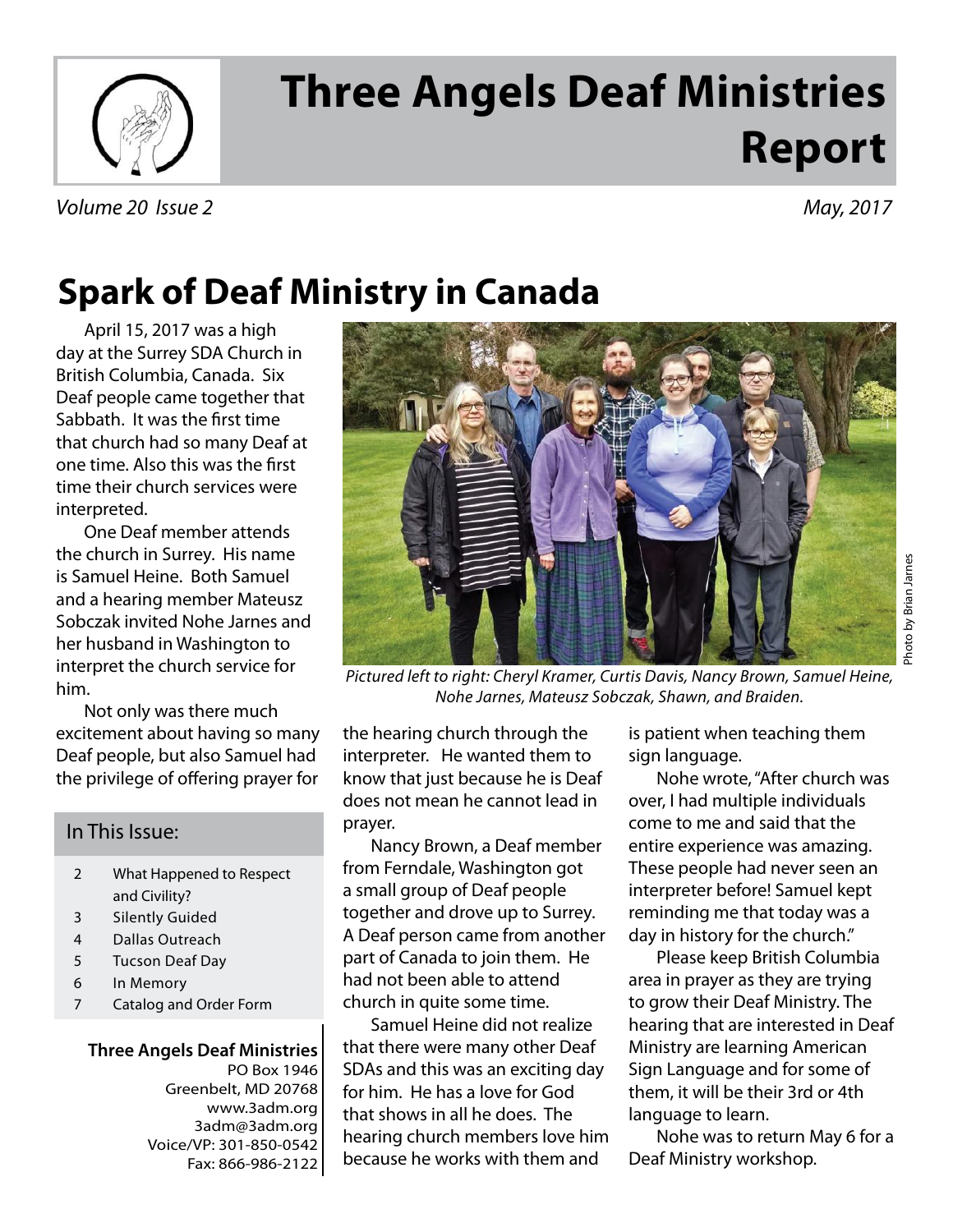### **Speaker's Dialogue: What Happened to Respect and Civility?**

 What should a Christian do when a policeman does not treat you correctly? Do you fight back? Talk back? Resist? Protest?

 We are seeing more and more videos showing how policemen mistreat people who did not obey them. For example, one video showed a policeman tackling a girl who refused to obey him in a classroom. What wrong did the girl do? Her teacher asked her to stop using her phone during class, but the girl did not obey. Was the policeman wrong for trying to arrest her and then accidentally hurting her?

 What about what has happened on several airplanes when some passengers did not do what the flight attendants asked? Less and less respect is shown to persons of authority like flight attendants, policemen, firemen, and security. More and more people are becoming angrier against the authorities. At the same time, those in authority are becoming very frustrated and aggressive to those who show no respect to them.

 I believe that some kids test policemen and their authority by refusing to cooperate with them. They do this on purpose to cause some policemen to become frustrated and angry with them. In other words they are trying to cause the public to get angry with the people of authority.

 The truth is we see the worsening of no respect and civility (good behavior toward others) in our society. This is one of many signs of the last days before Jesus comes again. We have not seen anything like this years ago when we were younger. Do you agree?

True, some policemen and government officials are corrupt and bad. But remember NOT all of them are! We tend to believe that the police are bad because of a few who have done wrong. We know many policemen are very kind and thoughtful in how they do their job, protecting us from bad people and danger. Negative news can cause us to have a bad attitude toward the police and those in the government. These bad feelings lead us to judge all of them as corrupt and bad. But, we Christians must not have a bad attitude toward them if we are stopped by the police or TSA for questioning, etc.

What should we do as Christians if a policeman

arrests us without a good reason? Let us look at the Bible for examples of God's people who were arrested, beaten and killed by the government authorities and the public.

 When Jesus was arrested, Peter was angry and cut off the ear of a high priests' guard. Jesus immediately healed the



man. He said to Peter, "Put your sword back in its place. For all those who take up the sword will perish [die] by the sword. Do you think that I cannot now pray to My Father, and He will at once give Me more than twelve legions of angels? But how then would the Scriptures be fulfilled, that it must be so?" (Matthew 26:52-54, MEV). Peter was trying to protect Jesus. But this was not the right action.

 When Governor Pilate questioned Jesus, He answered, "My kingdom is not part of this world. If it were, those who serve me would fight. They would try to keep the Jews from arresting me. My kingdom is from another place." (John 18:36, NIrV). Jesus came to save the world from sin. He did not teach His followers to rebel against the Roman authorities at all. He never showed disrespect to the authorities. Jesus was there to teach the kingdom of God, not to overthrow the government. He showed respect and civility even though He hated their sins and evil behavior.

 After Jesus ascended into heaven, Peter and John were arrested for preaching the gospel. They did not fight against the soldiers. They allowed the soldiers to arrest and take them to jail (Acts 4).

 Paul made it clear in Romans 13 that we should respect the government even if it was very corrupt. Remember that during this time Roman emperors like Nero persecuted the Christians. He wrote: "All of you must be willing to obey completely those who rule over you. There are no authorities except the ones God has chosen. Those who now rule have been chosen by God. So when you oppose the authorities, you are opposing those whom God has appointed.

continued on page 3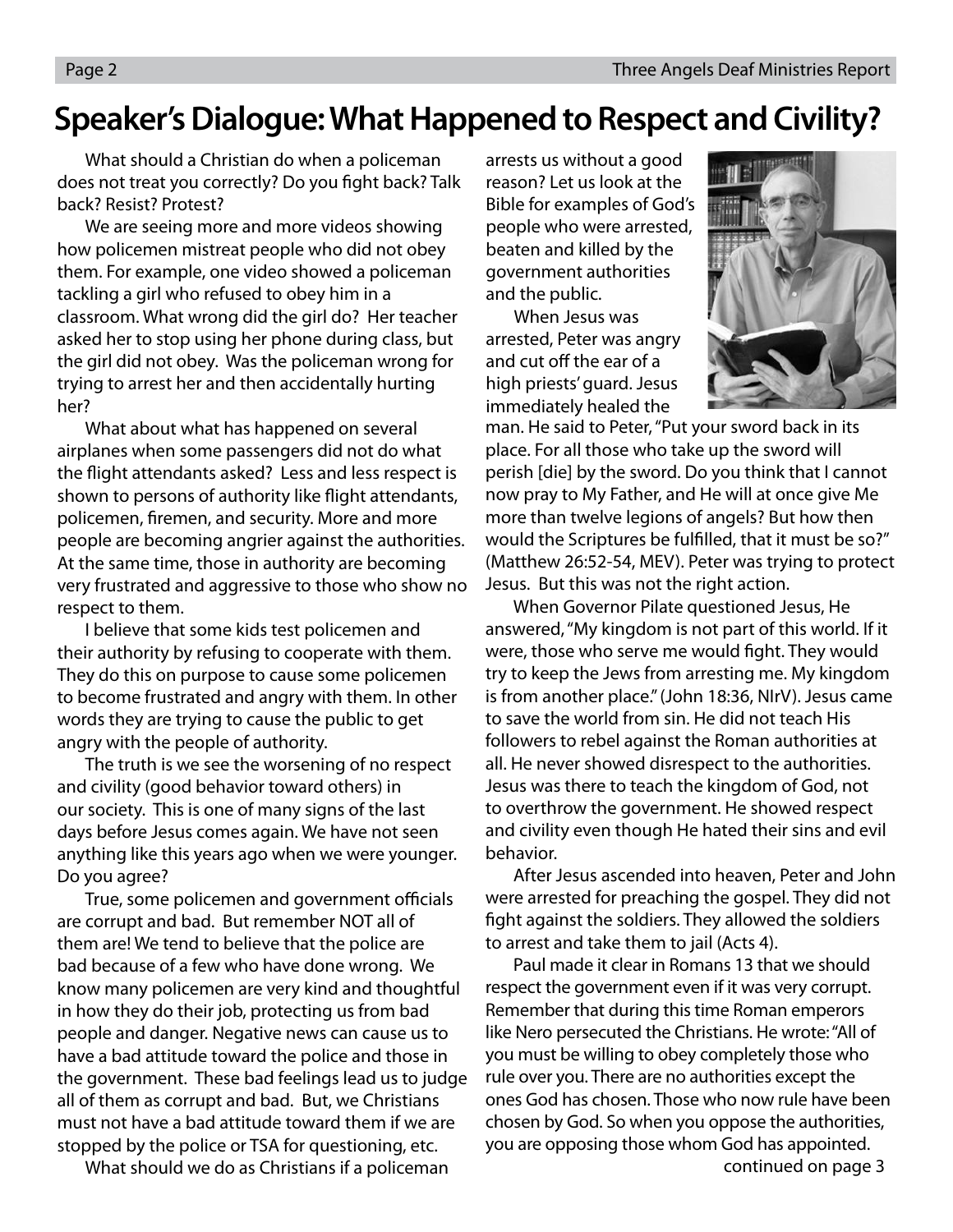## Silently Guided **Tells of Mario Romero's Life**

Mario Romero is a Deaf member who lives in Orlando, Florida. His life has been a real journey. He decided to write his story in a book Silently Guided.

He was born hearing in El Salvador in Central America. He enjoyed a comfortable life, but then his father died after suffering from brain tumors. His young mother worked hard to meet the needs of her four young children. The family moved to Honduras, Guatemala, and finally the United States.

He walked through a massacre in progress. He slept on dirt floors. He avoided the green strap of discipline wielded by his grandmother. Then, just when it looked like life would finally be normal, he found that he had Neurofibromatosis type II, the same disease as his father.

Mario went through many surgeries and

gradually lost his hearing. In fact, he has come near death more than once. Through it all, he kept his faith in God. He has ministered to the Deaf community as a Sabbath School teacher, an elder, a prayer coordinator, and web master and logo designer for the Southern Deaf Fellowship.

If you would like to read about his



experiences, you can order the book the book from us for \$15. See order form for details.

### **Speaker Dialogue, Continued**

Those who do that will be judged. If you do what is right, you won't need to be afraid of your rulers. But watch out if you do what is wrong! You don't want to be afraid of those in authority, do you? Then do what is right. The one in authority will praise you. He serves God and will do you good. But if you do wrong, watch out! The ruler doesn't carry a sword for no reason at all. He serves God. And God is carrying out his anger through him. The ruler punishes anyone who does wrong. You must obey the authorities. Then you will not be punished. You must also obey them because you know it is right. That's also why you pay taxes. The authorities serve God" (Romans 13:1-6, NIrV).

 Paul explained that God has chose the governments to keep society safe. Remember, the Roman government controlled where Jesus lived and kept peace throughout the empire. So today, we should show respect to the authorities with humility, just as Jesus did. If everyone followed Jesus' example we would have peace and harmony in our society.

 But, we must refuse to obey government laws if the laws conflict with the laws of God. God's laws are higher than earthly laws. For example, Peter and the apostles were arrested for preaching the gospel. The Jewish council warned them that they must stop preaching or they would be punished. "Peter and the other apostles replied, 'We must obey God instead of people!'" (Acts 5:29, NIrV).

 My brothers and sisters, let us give a good Christian example to the world. Let us show respect to the public and authorities, even if they mistreat us badly. The world will respect us if we are humble. The Holy Spirit is very anxious to change us into God's likeness before the great day of the Lord—Jesus' second coming.

> David Trexler 3ADM Speaker/Director

## **Speaker/Director's Schedule**

**July 6-17**—Milo, OR—Western Deaf Camp Meeting

**September 6-12**—Les Diablerrets, Switzerland— Mental and Spiritual Health Weekend

**September 23-25**—New Brunswick, NJ—New Jersey Deaf Fest

**November 2-5**—Montebello, VA—DEAR Camp Meeting

\*On Sabbaths when home, David Trexler preaches at the Silver Spring, Maryland SDA Church's annex building which can be seen live online!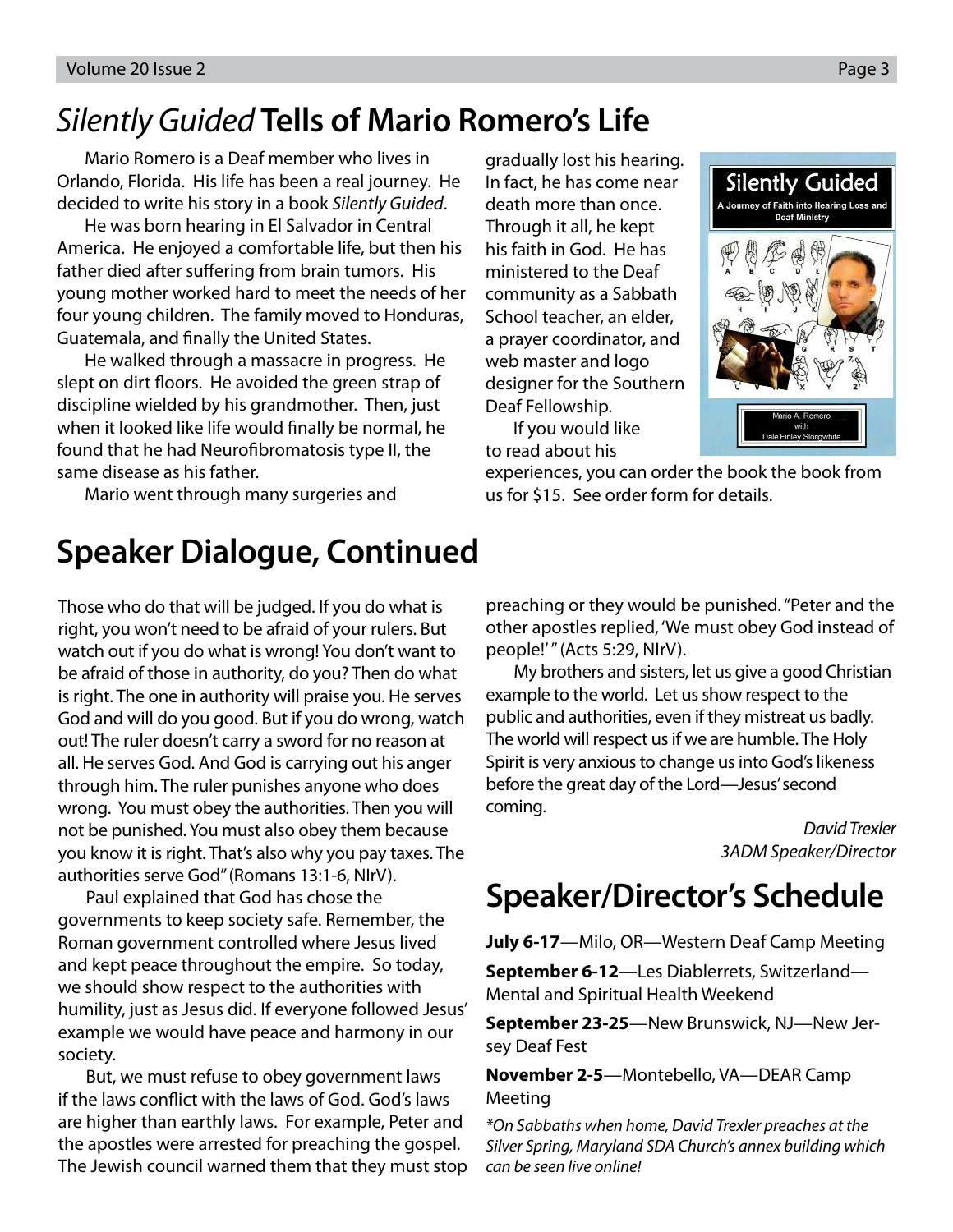## **Deaf Outreach Dallas**

On April 29, Esther Doss and Kathy McCain worked at our booth at the DeafUnited Expo in Dallas, TX. DeafUnited Expo is new expo traveling to different cities across the USA. But there is a controversy within the Deaf community about DeafUnited due to the dispute between DeafUnited (Language People) and the DeafNation owners. In fact, there is a court case that is not yet resolved.

 Rumors went around saying that the expo in Dallas had been cancelled. Esther and Kathy had no idea about the hot issue. But when they went to set up the booth, they were surprised to see that more than half of the booths were empty.

Due to the controversy and rumors, the crowd at the expo was much smaller than at others. But fewer people meant booth visitors had more time to visit with Esther and Kathy.

Several people are now friends with the two ladies

after meeting over the years. Seeing them again only strengthened their connection and they were happy to take bags of materials.

They visited with one man who keeps the Sabbath. He was quite surprised to meet other Sabbath-keepers. He asked to keep in touch with them and shared contact information.

Esther and Kathy enjoyed a good, long conversation with Christians and Muslims from Iran. Others shared their testimonies and discussed about God's love and care. Several people asked about Deaf churches near their homes. They were lonesome for weekly Christian fellowship. One hearing woman interprets at her church. She stayed at the booth a long time enjoying the Christian fellowship.

We do not want to get involved in the hot debates about DeafUnited Expo. But we are grateful that we can share God with the Deaf community in such a way.



On Sabbath, April 22nd, a special Big Day was held in Seattle, Washington. Paul Kelly was the special speaker and his wife Tina also came for the special weekend. Forty-three people enjoyed Paul's presentation and fellowship. This is the largest number of visitors ever since they began having Big Days in Seattle. Visitors came from Washington, Oregon, and even British Columbia, Canada. Several non-Adventist visitors came as well. The time together wonderful! The theme for the weekend was "Trust and Believe in Him."

## **Big Day In Seattle**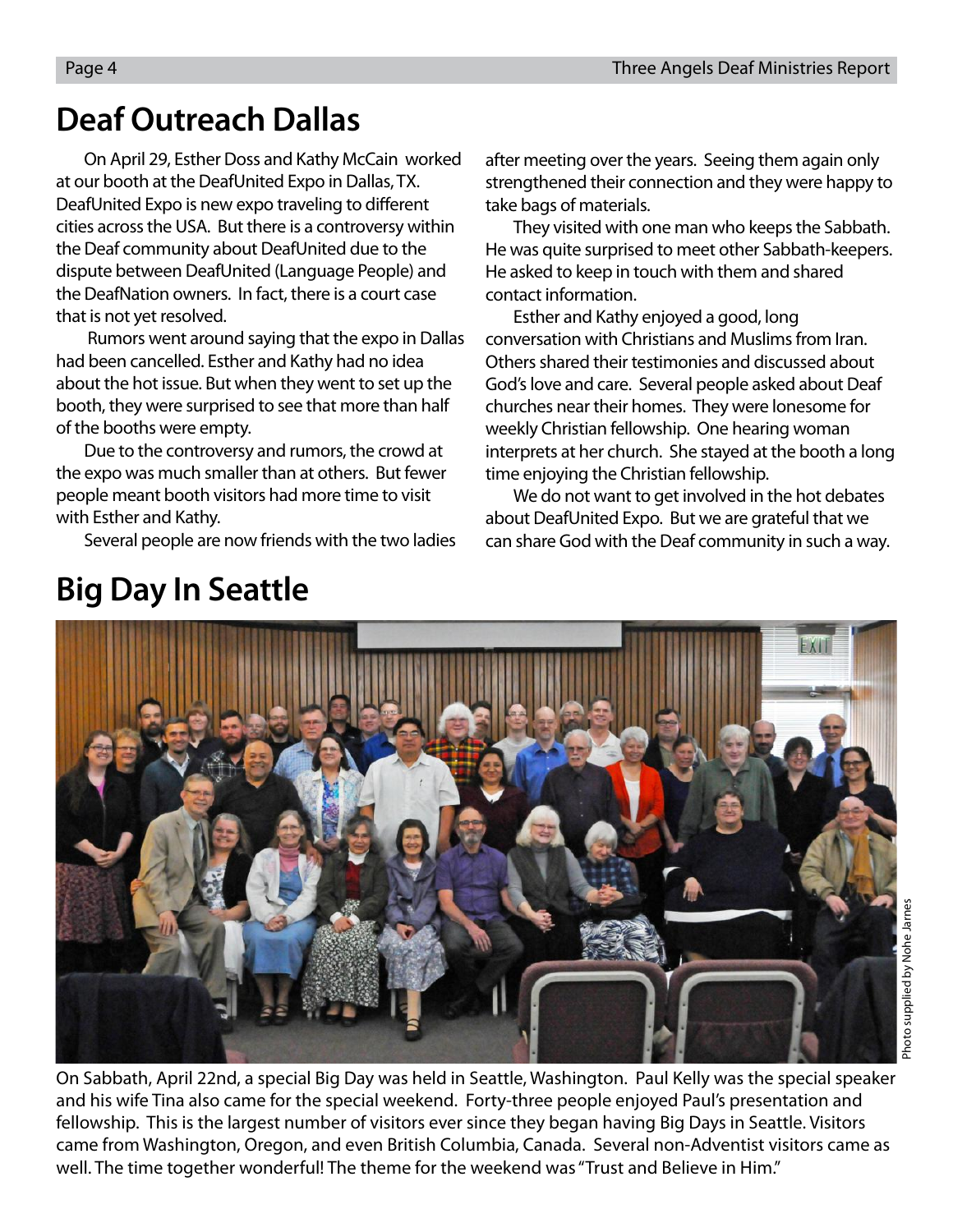### **Tucson, Arizona Deaf Sabbath**



Front row (l to r): Tess Garcia, Ambrose Purifoy, David and Francisca Trexler, Armando Moreno (Francisca's brother), Rosita Moreno, and Sara Moreno. Back row (l to r): Joseph Garcia and Geraldine Pacheco

Deaf members and friends worshipped with the hearing congregation where David Trexler was asked to preach at Tucson Fil-Am SDA Church during the Trexler's vacation. The Deaf have been worshipping at this church and have a very good Adventist ASL interpreter. But having worship service in ASL was a rare treat for them. Afterwards, they had a wonderful spiritual fellowship during a great fellowship dinner. Later in the day Joseph and Tess Garcia invited the Trexler's to visit their home before a hike at the Saguaro National Park before sunset.

## **Boonstra Series Interpreted**

Washington Conference worked for several years to bring Voice of Prophecy meetings to the Puget Sound area in Washington state. Revelation Speaks Peace presented by Shawn Boonstra was a huge blessing to the hearing as well as the local Deaf who were able to come.

The meetings were March 10 - April 8, 2017. Every single night of the meetings were interpreted into ASL through interpreters Nohe Jarnes and Leslie Kentor. Even though on some nights there was no Deaf attendance, both Nohe and Leslie continued to interpret. These continued interpreted meetings caused many hearing to become curious about Deaf ministry. Local conference pastors not only saw the interpreting but were able to come and ask about Deaf Ministry in the local area. The Deaf attendees who attended on the weekends were able to understand Revelation and Bible prophecy through Shawn Boonstra's simple messages. A couple of



Shawn Boonstra showed great appreciation for the ASL interpreting team and is showing great interest in Deaf ministry.

Deaf people who came left interested in studying their Bibles more. The meetings were a blessing and Washington Conference is excited about future events with Deaf Ministry involved.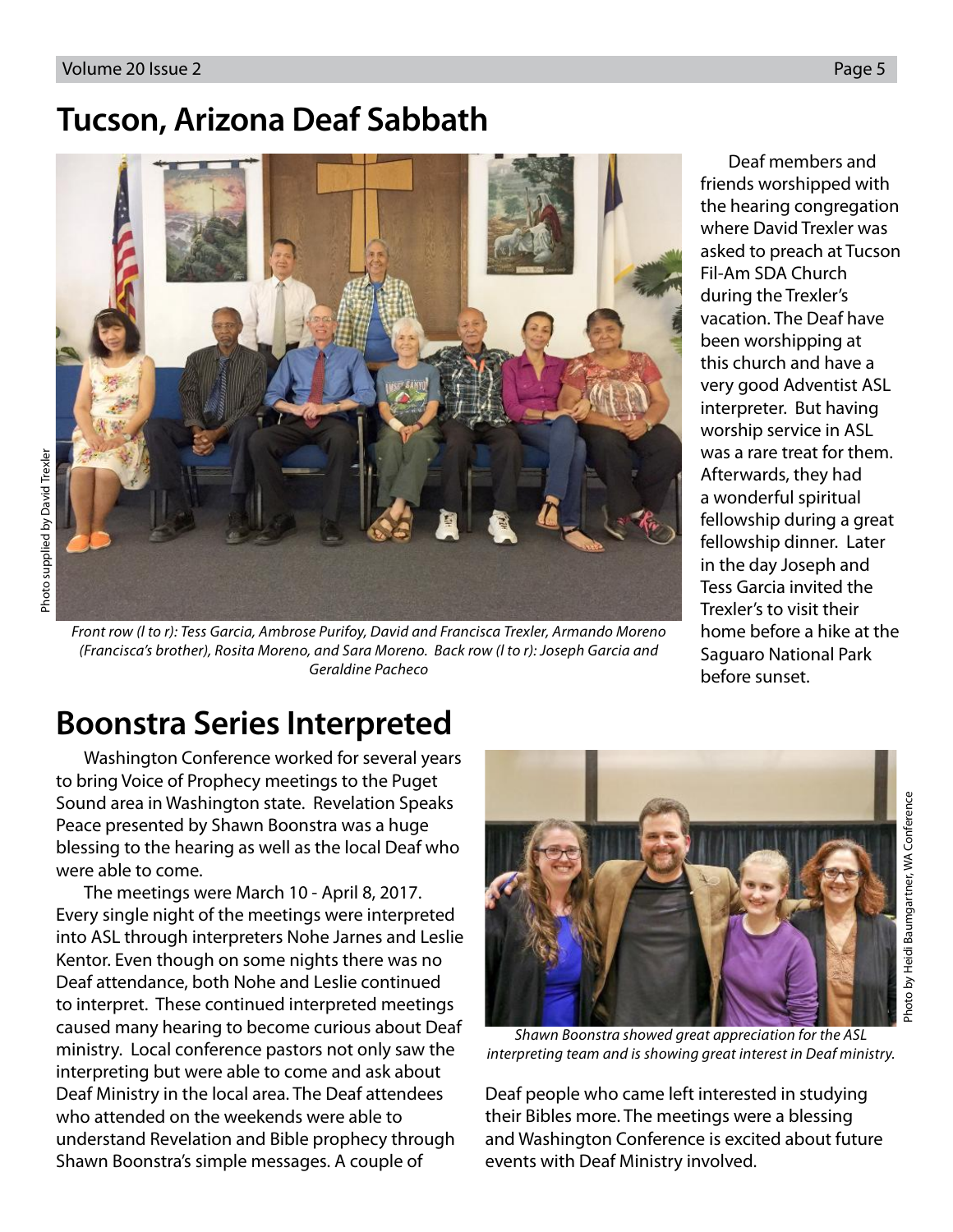### **In Memory: Betty Jane Reno**

Betty Jane (Campbell) Reno of Valencia, Pennsylvania died on April 16, 2017 on a Sunday evening at the Butler VNA Inpatient Hospice. She was 77 years old.

Betty Jane was born in Pittsburg, Pennsylvania on October 1, 1939. She was the only daughter and had four brothers. One of those brothers is Daniel Campbell, also Deaf and lives in Saxonburg, Pennsylvania. Betty Jane married John Reno in 1960 and became a homemaker. She had four children, nine grandchildren, and 2 great-grandchildren. Betty was a member and former deaconess of the

Seventh-Day Adventist Church.

We are saddened by this precious loss and look forward to the great reunion when Jesus wakes up His sleeping children and takes us to Heaven.



#### **Donations**

**In Memory of...**

Richard Henty by Carol Sowers Shawn Michael Johnston by Sara Johnston David and Mildred Trexler by John Trexler

> **In Honor of...** Marvin Budd by Luis Leonor

#### **3ADM Board of Directors**

Bruce Buzzell, Chairperson Paul Kelly, Vice-Chairperson Chuck McGehee, Treasurer Alfred Griffith, Secretary George Belser Marvin Budd Margie English

#### **3ADM Staff**

David M. Trexler Speaker/Director

Francisca Trexler Assistant Director

Esther Doss Public Relations/Development

## **Camp Meeting Dates**

#### **July 9-16**

#### **Western Deaf Camp Meeting**

Milo Adventist Academy 324 Milo Drive Days Creek, OR 97429 Chucktrades@me.com Speakers: Paul Kelly and Alan Meis

#### **August 9-13 Southern Deaf Fellowship**

**Camp Meeting** Cohutta Springs Convention Center 1175 Cohutta Springs Rd.

Crandall, GA jwjordan@gccsda.com Speaker: Douglas Silva (Deaf pastor in Brazil)

#### **August 23-7**

**SNEC Camp Meeting** Timothy Hill Christian Camp 128 Norwich Lake Huntington, MA 01050 snecdeaf@gmail.com

#### **November 2-5 DEAR Camp Meeting**

Camp Blue Ridge 529 Old Mill Rd. Montebello, VA 24464 dear@deafellowship.org Speaker: Margie English

Check out our website for more information including websites, contact information, and schedules.

#### **www.3adm.org/event**

Three Angels Deaf Ministries Report is a bimonthly publication of Three Angels Deaf Ministries. Contributors to the ministry receive this report for two years from the date of their most recent gift.

Three Angels Deaf Ministries, a nonprofit ministry, shares the saving truths of Jesus Christ with the Deaf through easy reading literature, the Internet, public evangelism, outreach training, and more. For operation, we depend on the gifts and prayers of caring Christians who believe in our mission.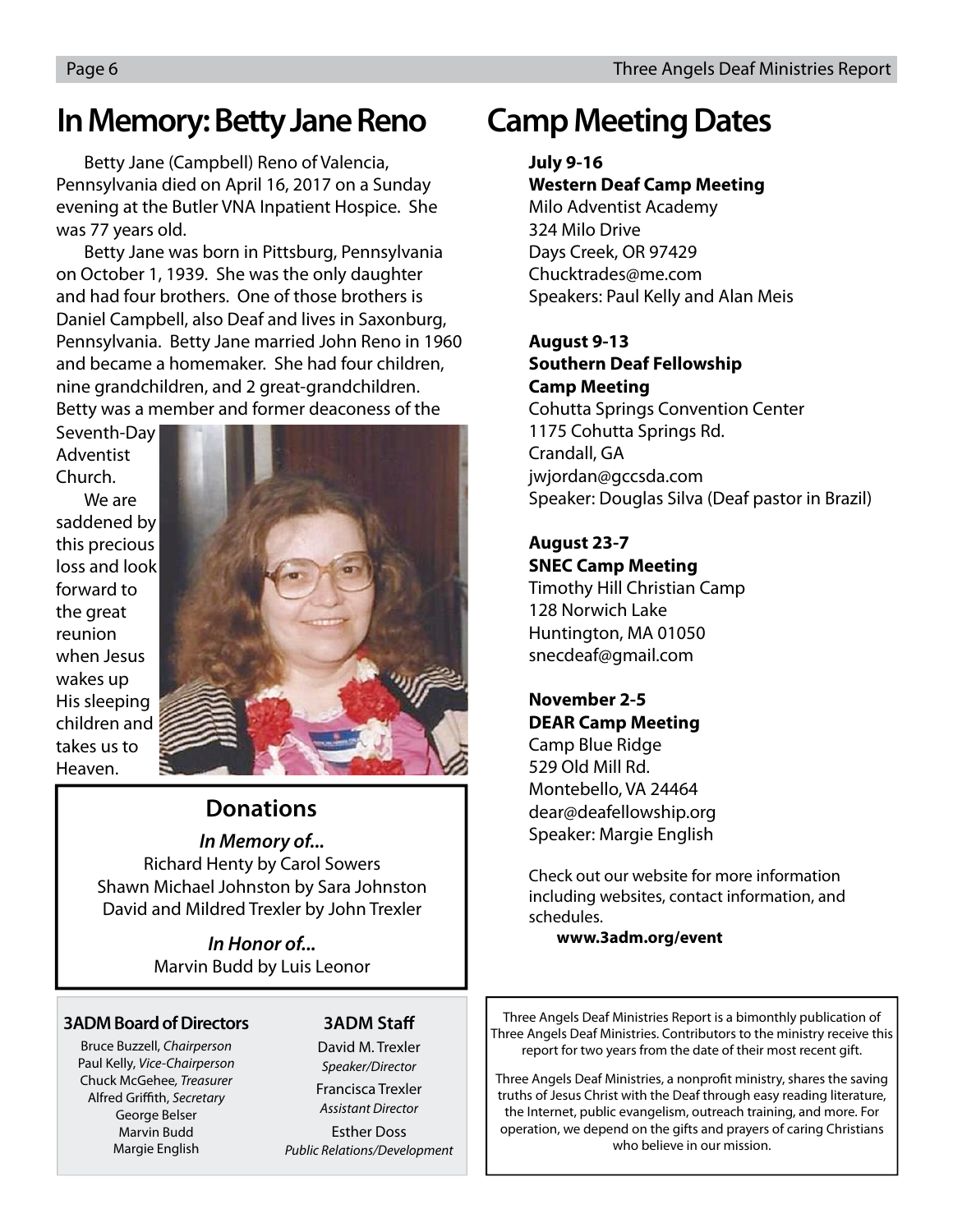## **3ADM Catalog -- All prices include USA shipping**

| \$65.00<br><b>AMAZING BIBLE TRUTHS SERIES (7 DVDs)</b><br>14 Bible topics in ASL by Francisca Trexler. (no voice)                                                 |         | \$75.00<br><b>THE SEVENTH DAY (5 DVDs)</b><br>The history of the Sabbath. (CLOSED CAPTIONED)                                                                     |  |  |  |
|-------------------------------------------------------------------------------------------------------------------------------------------------------------------|---------|------------------------------------------------------------------------------------------------------------------------------------------------------------------|--|--|--|
| THE REVELATION OF JESUS CHRIST VIDEO SERIES<br>A set of 13 DVDs with 26 programs in ASL by<br>\$90.00<br>Pastor David Trexler. Includes study notes. (with voice) |         | <b>OUR WORLD A THEATER IN GOD'S UNIVERSE (DVD)</b><br>The battle between God and Satan<br><b>Hard Case</b><br>\$15.00<br>Paper Sleeve<br>\$7.00                  |  |  |  |
| <b>SIGNS OF GOD'S LOVE #1 DVD</b><br>Salvation and God's love (with voice)                                                                                        | \$7.00  | <b>KEEPERS OF THE FLAME SERIES (2 DVDs)</b><br>\$45.00<br>8-part series on the history of the Christian church, and<br>the Adventist church. (ENGLISH SUBTITLES) |  |  |  |
| SIGNS OF GOD'S LOVE #2 DVD<br>What happens when you die? (with voice)                                                                                             | \$7.00  | <b>THE FINAL EVENTS (DVD)</b><br>What the Bible says about the last days by Doug                                                                                 |  |  |  |
| <b>SIGNS OF GOD'S LOVE #3 DVD</b><br>God's law of love (with voice)                                                                                               | \$7.00  | Batchelor. (43 minutes - ENGLISH SUBTITLES)<br>In Hard Case<br>\$15.00<br>In Paper Sleeve<br>\$7.00                                                              |  |  |  |
| <b>SIGNS OF GOD'S LOVE #4 DVD</b><br>The Sabbath (with voice)                                                                                                     | \$7.00  | <b>CAN YOU HEAR US?</b> (Booklet - 10 copies)<br>\$15.00<br>A quick reference guide to Deaf Ministry.                                                            |  |  |  |
| <b>SIGNS OF GOD'S LOVE #5 DVD</b><br>Jesus' second coming (with voice)                                                                                            | \$7.00  | <b>MARGIE ASKS WHY, EASY READING (Book)</b><br>\$7.00<br>The story about the battle between God and Satan.                                                       |  |  |  |
| <b>SIGNS OF GOD'S LOVE #6 DVD</b><br>Heaven and choices (with voice)                                                                                              | \$7.00  | <b>STEPS TO CHRIST, EASY READING (Book)</b><br>\$7.00<br>A book that leads us to a better relationship with Jesus.                                               |  |  |  |
| <b>SIGNS OF GOD'S LOVE #7 DVD</b><br>The eight laws of health (with voice)                                                                                        | \$7.00  | THE STORY OF REDEMPTION, EASY READING<br>\$7.00<br>Tells how sin began and how Jesus will save His                                                               |  |  |  |
| <b>SIGNS OF GOD'S LOVE #8 DVD</b><br>The beginning and end of evil (with voice)                                                                                   | \$7.00  | people from sin & eternal death.<br><b>EASY-READING BAPTISMAL STUDIES</b><br>\$20.00                                                                             |  |  |  |
| <b>SIGNS OF GOD'S LOVE #9 DVD</b><br>Creationism and Young Age of the Earth (with voice)                                                                          | \$7.00  | 28 fundamental beliefs studies for baptismal candidates.<br><b>SILENTLY GUIDED (Book)</b><br>\$15.00                                                             |  |  |  |
| <b>SIGNS OF GOD'S LOVE DVDs</b><br>Orders of 20 or more - each DVD                                                                                                | \$6.00  | Mario Romero's remarkable life's journey.                                                                                                                        |  |  |  |
| Orders of 100 or more - each DVD                                                                                                                                  | \$4.00  | <b>ASL DVD LEARNING SYSTEM (2 DVDs)</b><br>\$35.00<br>"Getting Started in Signing" and "Say It With Signing."                                                    |  |  |  |
| <b>BIBLE ADVENTURES DVD</b><br>8 Bible stories for children in sign language (no voice)                                                                           | \$15.00 | <b>CD-ROM: HYPERSIGN INTERACTIVE DICTIONARY OF ASL</b><br>Full-motion video; age specific vocabulary.<br>\$25.00                                                 |  |  |  |

| <b>Product Name</b>         |  |                                                           | Quantity                                             | Price | Subtotal |
|-----------------------------|--|-----------------------------------------------------------|------------------------------------------------------|-------|----------|
|                             |  |                                                           |                                                      |       |          |
|                             |  |                                                           |                                                      |       |          |
|                             |  |                                                           |                                                      |       |          |
|                             |  |                                                           |                                                      |       |          |
|                             |  |                                                           |                                                      | Total |          |
| Name_<br><b>Address</b>     |  |                                                           | Please make your check or<br>money order payable to: |       |          |
| City<br>Zip<br><b>State</b> |  | <b>Three Angels Deaf Ministries</b><br><b>PO Box 1946</b> |                                                      |       |          |

**Greenbelt, MD 20768**

**\*\* Please print. Contact us for orders outside the USA for shipping costs.**